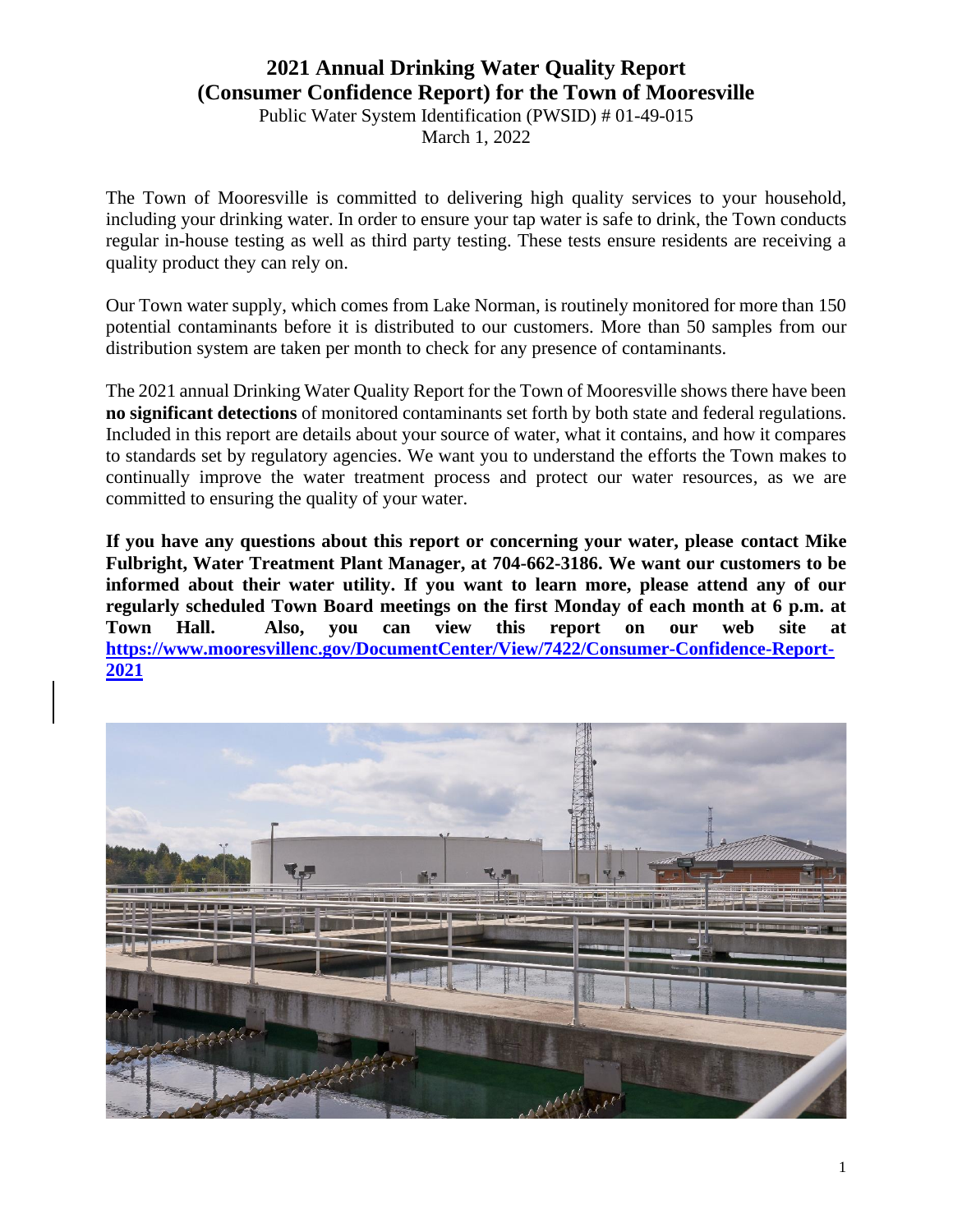#### **What the EPA Wants You to Know**

Drinking water, including bottled water, may reasonably be expected to contain at least small amounts of some contaminants. The presence of contaminants does not necessarily indicate that water poses a health risk. More information about contaminants and potential health effects can be obtained by calling the Environmental Protection Agency's Safe Drinking Water Hotline (800-426-4791).

Some people may be more vulnerable to contaminants in drinking water than the general population. Immunocompromised persons such as persons with cancer undergoing chemotherapy, persons who have undergone organ transplants, people with HIV/AIDS or other immune system disorders, some elderly, and infants can be particularly at risk from infections. These people should seek advice about drinking water from their health care providers. EPA/CDC guidelines on appropriate means to lessen the risk of infection by *Cryptosporidium* and other microbiological contaminants are available from the Safe Drinking Water Hotline (800-426-4791).

If present, elevated levels of lead can cause serious health problems, especially for pregnant women and young children. Lead in drinking water is primarily from materials and components associated with service lines and home plumbing. The Town of Mooresville is responsible for providing high quality drinking water but cannot control the variety of materials used in plumbing components. When your water has been sitting for several hours, you can minimize the potential for lead exposure by flushing your tap for 30 seconds to 2 minutes before using water for drinking or cooking. If you are concerned about lead in your water, you may wish to have your water tested. Information on lead in drinking water, testing methods, and steps you can take to minimize exposure is available from the Safe Drinking Water Hotline or a[t http://www.epa.gov/safewater/lead.](http://www.epa.gov/safewater/lead)

Some common sources of drinking water (both tap water and bottled water) are rivers, lakes, streams, ponds, reservoirs, springs and wells. For Mooresville, our source is Lake Norman. In order to ensure the safe quality of the Town's water, it is tested for contaminants, or impurities, that may be present in our water sources. These contaminants can include microbial ones, such as viruses and bacteria, which could come from places like sewage treatment plants, septic systems, and agricultural livestock operations. Additionally, the water is tested for inorganic, or non-living, contaminants, like salts and metals, and if detected, those can be caused by things like storm water runoff, industrial or domestic wastewater discharges, oil and gas production, mining, or farming. Pesticides and herbicides can also be a cause of inorganic contaminants, which can stem from sources like agriculture, stormwater runoff, and residential uses. Other tests are run for organic chemical contaminants, including synthetic and volatile organic chemicals (possible by-products of industrial processes and petroleum production), and for organic chemical contaminants that can come from sources like gas stations, stormwater runoff, and septic systems. Tests are also performed for radioactive contaminants, which can be naturally occurring in the area or can be a result of oil and gas production and mining activities.

The EPA has safety regulations in place to ensure your water quality and limits the levels of certain contaminants that can be in water provided by public water systems. There are also FDA regulations to establish limits for contaminants in bottled water, which must provide the same protection for public health.

### **When You Turn on Your Tap, Consider the Source - We use Lake Norman as our water source in Mooresville, along with several other local water systems**.

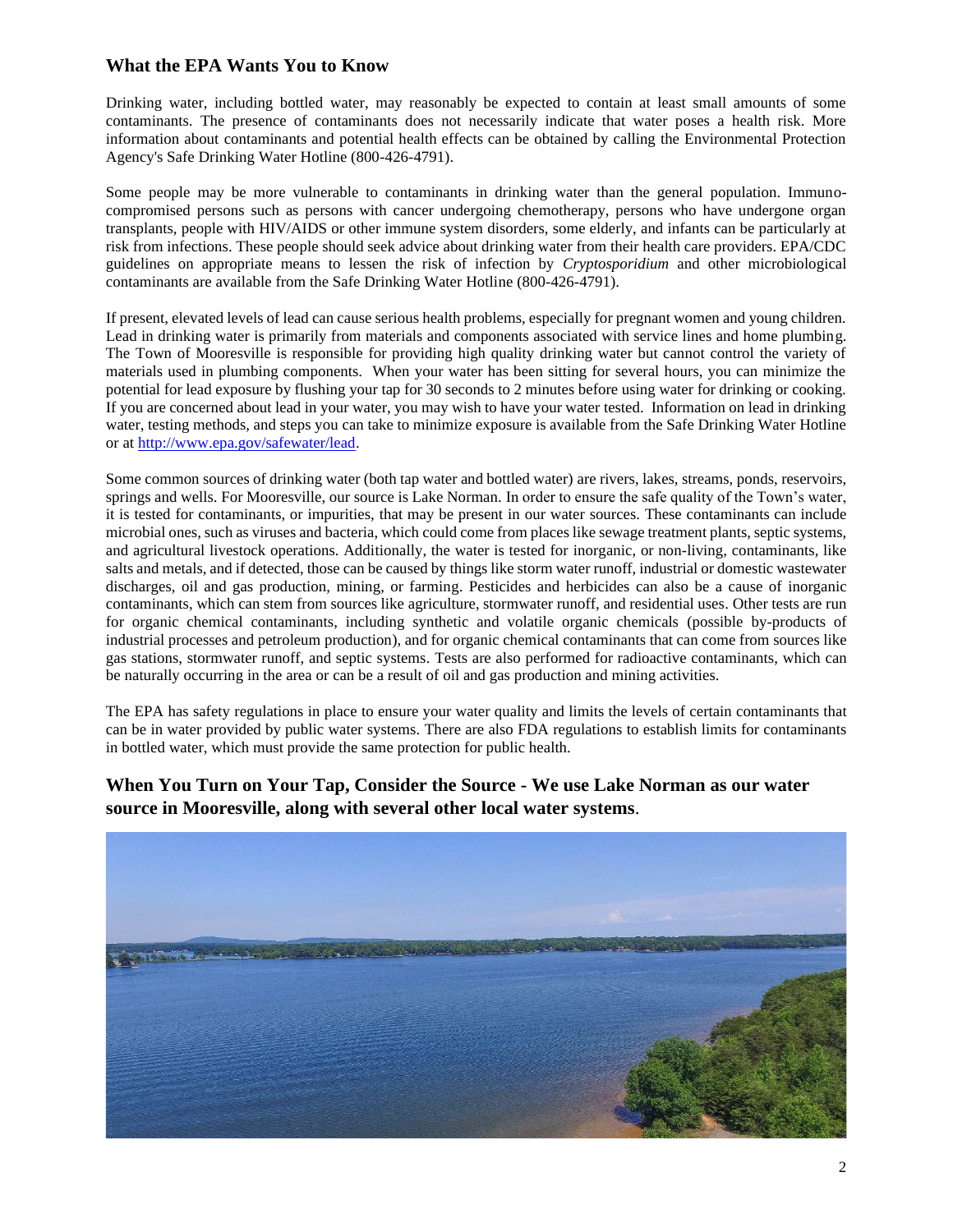#### **Source Water Assessment Program (SWAP) Results**

All drinking water sources across the state, including the Town of Mooresville's, are assessed by the North Carolina Department of Environment and Natural Resources (DENR), Public Water Supply (PWS) Section, and the Source Water Assessment Program (SWAP). These departments and programs look into the possibility that a drinking water source could be susceptible to any Potential Contaminant Sources (PCSs). The results of that assessment are available in a SWAP Assessment Report, which includes maps and background information, along with a susceptibility rating of Higher, Moderate or Lower.

It is very important to understand that a susceptibility rating of "higher" **does not** imply that there is currently poor water quality in Mooresville. It only states the systems' potential to become contaminated by PCS's in the assessment area.

The relative susceptibility rating of each source for the Town of Mooresville was determined by combining the contaminant rating (number and location of PCSs within the assessment area) and the inherent vulnerability rating (i.e., characteristics or existing conditions of the well or watershed and its delineated assessment area). The assessment findings are summarized in the table below:

Susceptibility of Sources to Potential Contaminant Sources (PCSs)

| <b>Source Name</b> | <b>Susceptibility Rating</b> | <b>SWAP Report Date</b> |
|--------------------|------------------------------|-------------------------|
| Lake Norman Intake | High                         | September 2020          |

The complete SWAP Assessment report for the Town of Mooresville may be viewed on the Web at

[https://www.ncwater.org/SWAP\\_Reports/NC0149015\\_SWAP\\_Report-20200909.pdf](https://www.ncwater.org/SWAP_Reports/NC0149015_SWAP_Report-20200909.pdf) Please note that because SWAP results and reports are periodically updated by the PWS Section, the results available on this web site may differ from the results that were available at the time this report was prepared. If you are unable to access your SWAP report on the web, you may mail a written request for a printed copy to: Source Water Assessment Program – Report Request, 1634 Mail Service Center, Raleigh, NC 27699-1634 or email requests to swap@ncmail.net. Please indicate your system name, PWSID and provide your name, mailing address and phone number. If you have any questions about the SWAP report, please contact the Source Water Assessment staff by phone at 919-707-9098.

#### **Water Quality Data Table of Detected Contaminants**

The Town of Mooresville routinely monitors for more than 150 contaminants in your drinking water, according to Federal and State laws. The table below represents some of the most common contaminants we receive questions about but does not represent the complete contaminant testing performed annually. Any presence of contaminants **does not necessarily indicate that water poses a health risk**. The EPA or the State requires us to monitor for certain contaminants less than once per year because the concentrations of these contaminants are not expected to vary significantly from year to year. Some of the data, though representative of the water quality, is more than one year old.

#### **As you will see, the tables below indicate that there is no detection of Coliform Bacteria or E. Coli in the Town of Mooresville distribution system. Additionally, there are no radioactive contaminants, arsenic, lead or nitrate.**

Also, in the tables below are a list of unregulated contaminants that have been tested. These potential contaminants do not have established drinking water standards set by the EPA. According to the EPA, this type of testing on unregulated contaminants provides them with scientifically valid data on whether there is an occurrence of these contaminants in drinking water, which can be used to develop future regulatory decisions.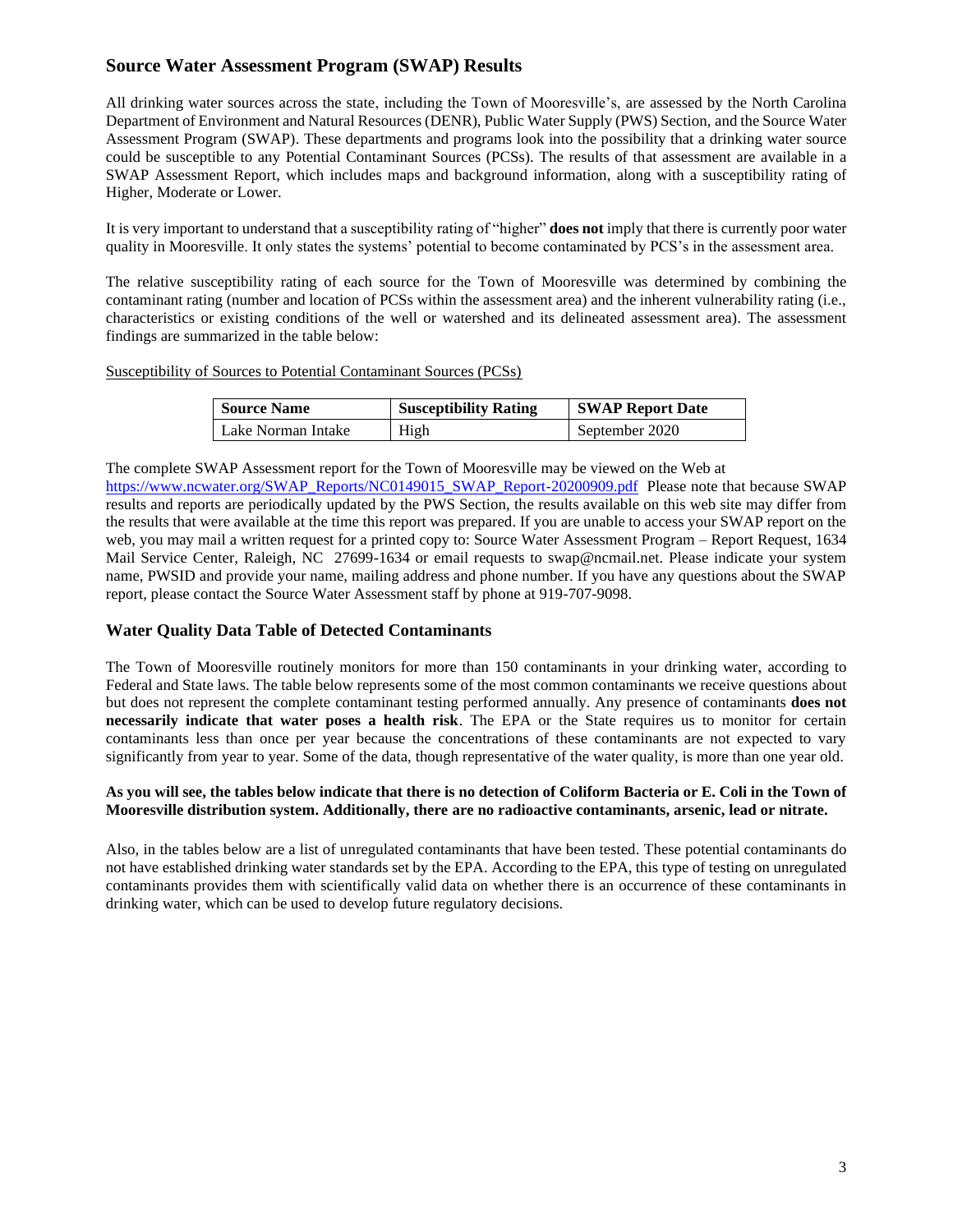### **Test Results**

### **Microbiological Contaminant Results in Mooresville's Distribution System 2021**

This table indicates that there is no detection of Coliform Bacteria or E. Coli in the Town of Mooresville distribution system. Coliforms are bacteria that are naturally present in the environment and are used as an indicator that other, potentially harmful, waterborne pathogens may be present or that a potential pathway exists through which contamination may enter the drinking water distribution system. E. coli are bacteria whose presence indicates that the water may be contaminated with human or animal wastes.

| <b>Contaminant</b><br>(units)                    | <b>MCLViolation</b><br>Y/N | Your<br>Water | MCLG   MCL |                                                                                                                                                            | <b>Likely Source of</b><br>Contamination |
|--------------------------------------------------|----------------------------|---------------|------------|------------------------------------------------------------------------------------------------------------------------------------------------------------|------------------------------------------|
| Total Coliform Bacteria<br>(presence or absence) | N                          |               | $\Omega$   | If a system collecting 40 or more samples<br>per month finds greater than 5% of monthly<br>samples are positive in one month, an<br>assessment is required | Naturally present in the<br>environment  |
| E. coli<br>(presence or absence)                 | N                          | $\Omega$      | $\Omega$   | Note: If either an original routine sample<br>and/or its repeat samples(s) are $E$ . <i>coli</i><br>positive, a Tier 1 violation exists.                   | animal<br>Human<br>and<br>fecal waste    |

### **Turbidity\* Results 2021**

This table indicates that there are no treatment technique violations. A treatment technique is a required process intended to reduce the level of a contaminant in drinking water.

| <b>Contaminant</b> (units)                                                                  | <b>Treatment</b>     | <b>Your Water</b> | <b>Treatment</b><br><b>Technique</b>                                     | <b>Likely Source of</b> |
|---------------------------------------------------------------------------------------------|----------------------|-------------------|--------------------------------------------------------------------------|-------------------------|
|                                                                                             | Technique (TT)       |                   | (TT) Violation if:                                                       | <b>Contamination</b>    |
|                                                                                             | <b>Violation Y/N</b> |                   |                                                                          |                         |
| Turbidity $(NTU)$ – Highest single                                                          | No                   | 0.20 NTU          | Turbidity $> 1$ NTU                                                      | Soil runoff             |
| turbidity measurement                                                                       |                      |                   |                                                                          |                         |
| Turbidity $(NTU)$ – Lowest monthly<br>percentage (%) of samples meeting<br>turbidity limits | N <sub>0</sub>       | 100%              | Less than 95% of monthly<br>turbidity measurements are $\leq 0.3$<br>NTU | Soil runoff             |

\*Turbidity is a measure of the cloudiness of the water. We monitor it because it is a good indicator of the effectiveness of our filtration system. The turbidity rule requires that 95% or more of the monthly samples must be less than or equal to 0.3 NTU.

# **Radioactive Contaminants – December 2017**

This table indicates there were no radioactive contaminants detected in our water.

| <b>Contaminant</b> (units) | MCL                  | Your  | <b>MCLG</b> | <b>MCL</b> | <b>Likely Source of Contamination</b>  |
|----------------------------|----------------------|-------|-------------|------------|----------------------------------------|
|                            | <b>Violation Y/N</b> | Water |             |            |                                        |
| Radium 228 ( $pCi/L$ )     | No                   | ND    |             |            | Decay of natural and man-made deposits |
| Gross Alpha $(pCi/L)$      | No                   | ND    |             | 15         | Erosion of natural deposits            |

#### **Inorganic Contaminants**

This table indicates that there has been no arsenic, lead detected in your water, and that levels of copper and fluoride are within acceptable levels.

| <b>Contaminant</b><br>(units) | <b>Sample</b><br>Date | MCL<br><b>Violation</b> | Your<br>Water | <b>MCLG</b> | <b>MCL</b> | <b>Likely Source of Contamination</b>                                                                                           |
|-------------------------------|-----------------------|-------------------------|---------------|-------------|------------|---------------------------------------------------------------------------------------------------------------------------------|
|                               |                       | Y/N                     |               |             |            |                                                                                                                                 |
| Arsenic (ppb)                 | 7/13/2021             | N <sub>o</sub>          | ND.           | N/A         | $10$ ppb   | Erosion of natural deposits; runoff from<br>orchards; runoff from glass and electronic<br>production wastes                     |
| Chromium (ppb)                | 7/13/2021             | N <sub>0</sub>          | ND            | $100$ ppb   | $100$ ppb  | Discharge from steel and pulp mills;<br>erosion of natural deposits                                                             |
| Fluoride (ppm)                | 7/13/2021             | N <sub>0</sub>          | .88           | 4 ppm       | 4 ppm      | Erosion of natural deposits; water additive<br>which promotes strong teeth; discharge<br>from fertilizer and aluminum factories |
| Mercury (Inorganic ppb)       | 7/13/2021             | N <sub>0</sub>          | ND.           | 2 ppb       | 2 ppb      | Erosion of natural deposits; discharge from<br>refineries and factories: runoff from<br>landfills; runoff from cropland         |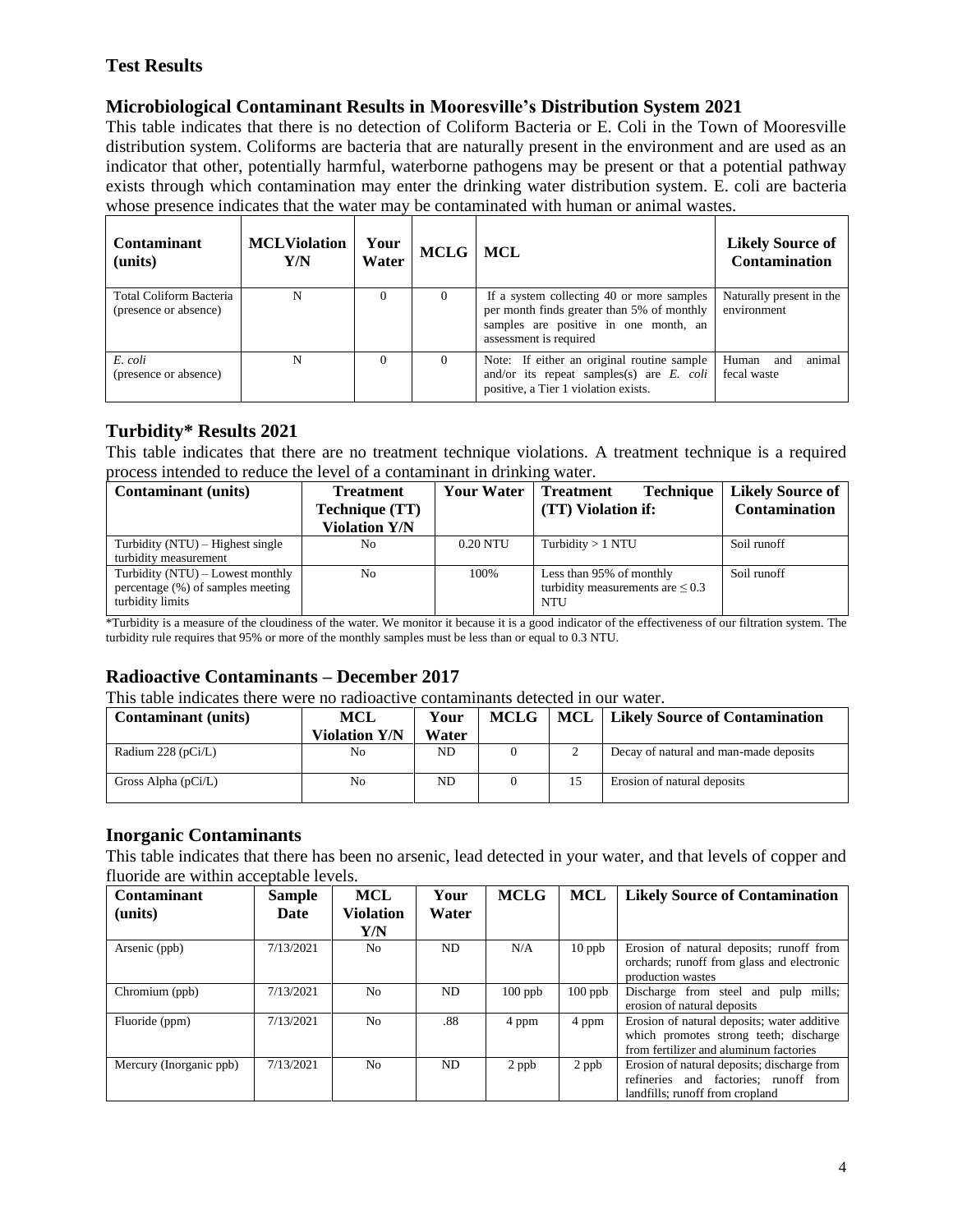### **Test Results (Continued)**

#### **Lead and Copper Contaminants**

| Contaminant         | Sample    | <b>MCL</b>     | Your      | Number of   | <b>MCLG</b> | AL        | Likely Source of Contamination           |
|---------------------|-----------|----------------|-----------|-------------|-------------|-----------|------------------------------------------|
| (Units)             | Date      | Violation      | Water     | Sites found |             |           |                                          |
|                     |           | Y/N            |           | Above the   |             |           |                                          |
|                     |           |                |           | AL          |             |           |                                          |
| Copper (ppm)        | 7/20/2021 | N <sub>0</sub> | .10       | $\Omega$    | 1.3         | $1.3$ ppm | plumbing<br>Corrosion of<br>household    |
| (90 <sup>th</sup> ) |           |                |           |             |             |           | systems; erosion of natural deposits;    |
| percentile)         |           |                |           |             |             |           | leaching from wood preservatives         |
| Lead $(ppb)$        | 7/20/2021 | N <sub>o</sub> | <b>ND</b> | $\Omega$    | 0           | $15$ ppb  | of<br>household<br>plumbing<br>Corrosion |
| (90 <sup>th</sup> ) |           |                |           |             |             |           | systems; erosion of natural deposits     |
| percentile)         |           |                |           |             |             |           |                                          |

#### **Nitrate**

| Contaminant         | Sample    | <b>MCL</b>     | Your  | MCLG | MCL | Likely Source of Contamination                          |
|---------------------|-----------|----------------|-------|------|-----|---------------------------------------------------------|
| (units)             | Date      | Violation      | Water |      |     |                                                         |
|                     |           | Y/N            |       |      |     |                                                         |
| Nitrate             | 1/13/2021 | N <sub>0</sub> | ND    | 10   | 10  | Runoff from fertilizer use: leaching from septic tanks, |
| (As Nitrogen) (ppm) |           |                |       |      |     | sewage; erosion of natural deposits                     |

**Nitrate:** Nitrate in drinking water at levels above 10 ppm is a health risk for infants of less than six months of age. High nitrate levels in drinking water can cause blue baby syndrome.

#### **Disinfectant Residuals Summary**

|                   | Year<br><b>Sampled</b> | <b>MRDL</b><br><b>Violation</b><br>Y/N | <b>Your Water</b><br>(Highest<br>RAA) | Range<br><b>High Low</b> | <b>MRDLG</b> | <b>MRDL</b> | <b>Likely Source of</b><br><b>Contamination</b> |
|-------------------|------------------------|----------------------------------------|---------------------------------------|--------------------------|--------------|-------------|-------------------------------------------------|
| Chlorine<br>(ppm) | 2021                   | N                                      | 1.21                                  | 1.87-0.23                |              | 4.0         | Water additive used to<br>control microbes      |

### **Stage 2 Disinfection Byproduct Results - Locational Running Annual Average 2021**

This table indicates that the annual averages for the Stage 2 Disinfection Byproduct Results are within acceptable levels.

| <b>Contaminant</b> (units)            | <b>MCL Violation</b> | <b>Your Water</b> | Range      | <b>MCLG</b> | <b>MCL</b> | <b>Likely Source of</b>                      |
|---------------------------------------|----------------------|-------------------|------------|-------------|------------|----------------------------------------------|
|                                       | Y/N                  | (highest LRAA)    | Low - High |             |            | <b>Contamination</b>                         |
| TTHM - Total<br>Trihalomethanes (ppb) |                      |                   |            | N/A         | 80         | By-product of drinking<br>water chlorination |
| BO <sub>1</sub>                       | N                    | 43                | 32-59      |             |            |                                              |
| BO2                                   | N                    | 41                | 29-59      |             |            |                                              |
| BO <sub>3</sub>                       | N                    | 37                | 30-44      |             |            |                                              |
| BO4                                   | N                    | 37                | 27-49      |             |            |                                              |
|                                       |                      |                   |            |             |            |                                              |
| HAA5 - Haloacetic Acids<br>(ppb)      |                      |                   |            | N/A         | 60         | By-product of drinking<br>water chlorination |
| BO1                                   | N                    | 35                | 24-41      |             |            |                                              |
| BO2                                   | N                    | 35                | $21-40$    |             |            |                                              |
| BO <sub>3</sub>                       | N                    | 34                | 24-44      |             |            |                                              |
| BO4                                   | N                    | 37                | $30 - 41$  |             |            |                                              |

Note: (\*range from low to high, # average of test results)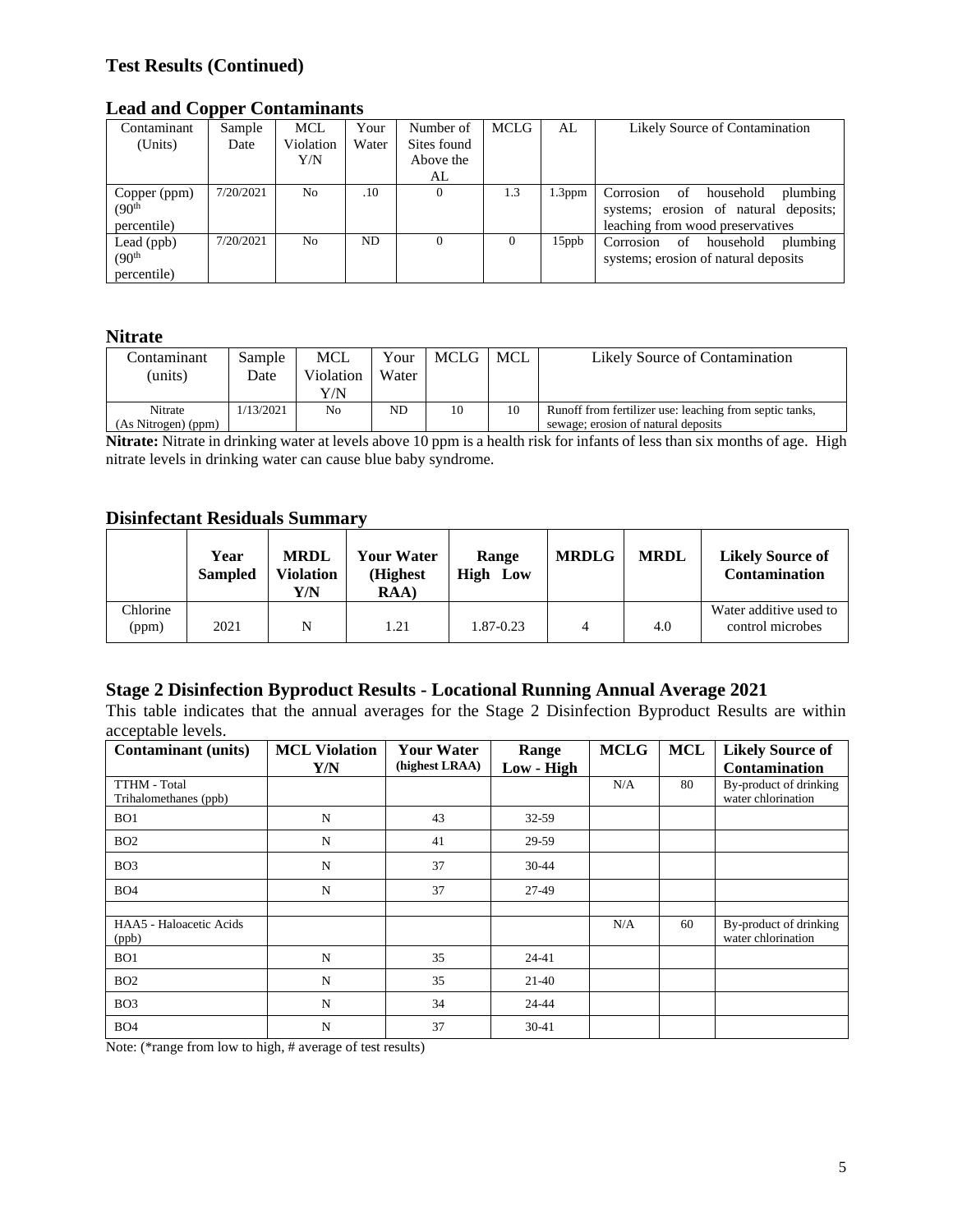#### **Test Results Continued**

### **Total Organic Carbon (TOC) 2021**

This table indicates there is no violation in treatment technique. A treatment technique is a required process intended to reduce the level of a contaminant in drinking water.

| Contaminant<br>(units)                                                      | TT<br><b>Violation</b><br>Y/N | <b>Your Water</b><br><b>Running</b><br>Annual<br>Average<br>Level | Range<br><b>Detected</b><br>Low/High | <b>MCLG</b> | TT        | <b>Likely Source of</b><br><b>Contamination</b> | <b>Compliance</b><br><b>Method</b> |
|-----------------------------------------------------------------------------|-------------------------------|-------------------------------------------------------------------|--------------------------------------|-------------|-----------|-------------------------------------------------|------------------------------------|
| <b>Total Organic Carbon</b><br>$(TOC) - RAW$ ppm                            | N <sub>0</sub>                | 2.27                                                              | 1.88-2.59                            | N/A         | <b>TT</b> | Naturally present in<br>the environment         | <b>ALTERNATIVE</b>                 |
| Total Organic Carbon<br>(TOC)<br>TREATED<br>$\overline{\phantom{a}}$<br>ppm | N <sub>0</sub>                | 1.52                                                              | 1.25-1.66                            | N/A         | <b>TT</b> | Naturally present in<br>the environment         | <b>ALTERNATIVE</b>                 |

Note: Depending on the TOC in our source water, the system MUST have a certain % removal of TOC or must achieve alternative compliance criteria. If we do not achieve that % removal, there is an alternative % removal. If we fail to meet the alternative % removal, we are in violation of a Treatment Technique.

# **Drinking Water Definitions:**

*Not-Applicable (N/A)* – This information is not applicable or not required for that particular water system or for that particular rule.

*Non-Detects (ND)* - Laboratory analysis indicates that the contaminant is not present at the level of detection set for the particular methodology used.

*Parts per million (ppm) or Milligrams per liter (mg/L)* - One part per million corresponds to one minute in two years or a single penny in \$10,000.

*Parts per billion (ppb) or Micrograms per liter (ug/L)* - One part per billion corresponds to one minute in 2,000 years, or a single penny in \$10,000,000.

*Parts per trillion (ppt) or Nanograms per liter (nanograms/L)* - One part per trillion corresponds to one minute in 2,000,000 years, or a single penny in \$10,000,000,000.

*Parts per quadrillion (ppq) or Picograms per liter (picograms/L)* - One part per quadrillion corresponds to one minute in 2,000,000,000 years or one penny in \$10,000,000,000,000.

*Picocuries per liter (pCi/L)* - Picocuries per liter is a measure of the radioactivity in water.

*Million Fibers per Liter (MFL)* - Million fibers per liter is a measure of the presence of asbestos fibers that are longer than 10 micrometers.

*Nephelometric Turbidity Unit (NTU)* - Nephelometric turbidity unit is a measure of the clarity of water. Turbidity in excess of 5 NTU is just noticeable to the average person.

*Action Level (AL) -* The concentration of a contaminant which, if exceeded, triggers treatment or other requirements which a water system must follow.

*Treatment Technique (TT)* - A treatment technique is a required process intended to reduce the level of a contaminant in drinking water.

*Maximum Residual Disinfection Level Goal (MRDLG)* – The level of a drinking water disinfectant below which there is no known or expected risk to health. MRDLGs do not reflect the benefits of the use of disinfectants to control microbial contaminants.

*Maximum Residual Disinfection Level (MRDL)* – The highest level of a disinfectant allowed in drinking water. There is convincing evidence that addition of a disinfectant is necessary for control of microbial contaminants.

*Maximum Contaminant Level (MCL)* - The highest level of a contaminant that is allowed in drinking water. MCLs are set as close to the MCLGs as feasible using the best available treatment technology.

*Maximum Contaminant Level Goal (MCLG)* - The level of a contaminant in drinking water below which there is no known or expected risk to health. MCLGs allow for a margin of safety.